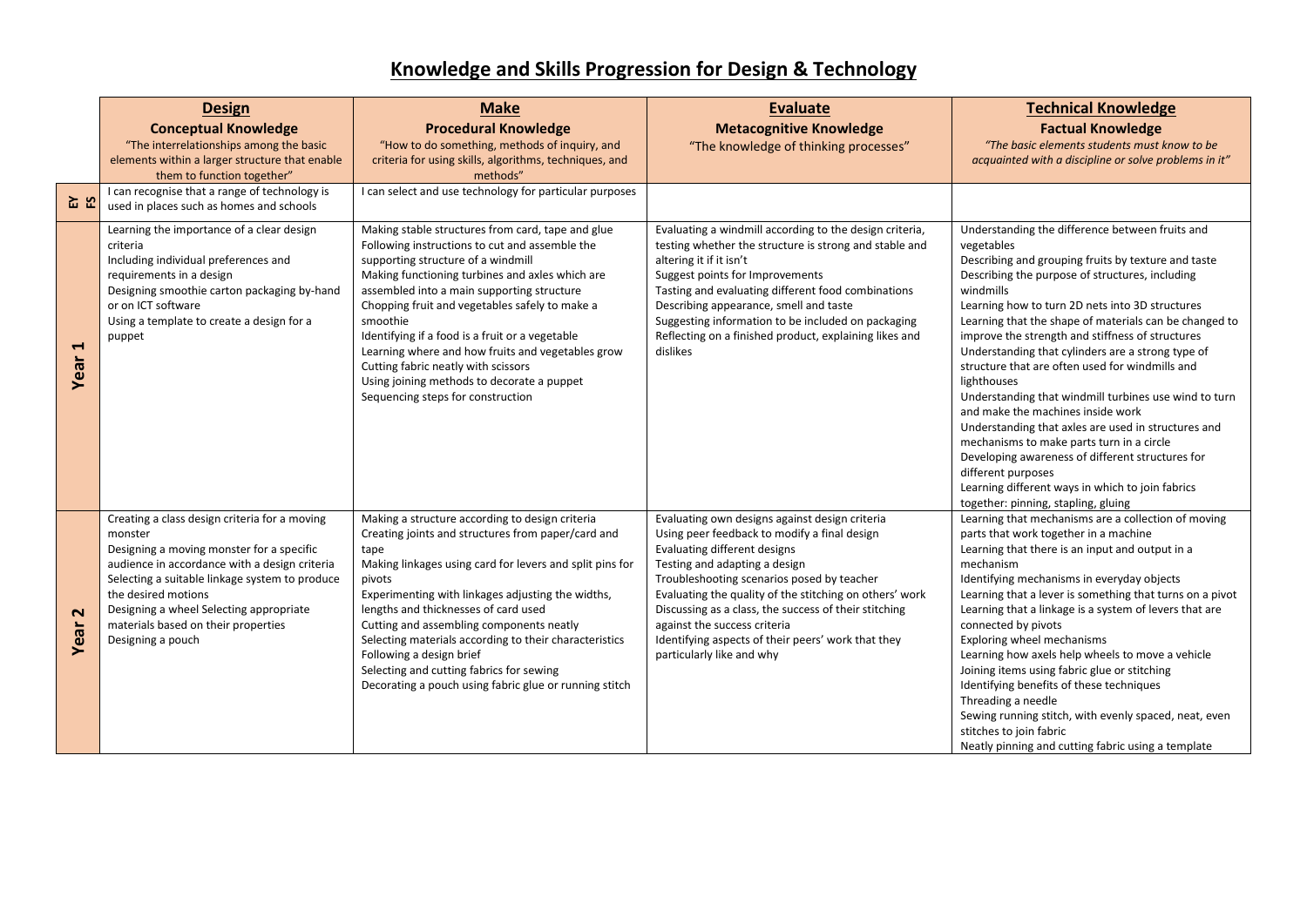| $\mathbf{m}$<br>Year | Designing a castle with key features to appeal<br>to a specific person/purpose<br>Drawing and labelling a castle design using 2D<br>shapes, labelling: -the 3D shapes that will<br>create the features - materials need and<br>colours<br>Designing and/or decorating a castle tower on<br>CAD software<br>Creating a healthy and nutritious recipe for a<br>savoury tart<br>Using seasonal ingredients, considering the<br>taste, texture, smell and appearance of the<br>dish                                         | Constructing a range of 3D geometric shapes using<br>nets<br>Creating special features for individual designs<br>Making facades from a range of recycled materials<br>Knowing how to prepare themselves and a work space<br>to cook safely in, learning the basic rules to avoid food<br>contamination<br>Following the instructions within a recipe                                                                                                                                                                                                                                                                                                                                                                                                                                                                           | Evaluating own work and the work of others based on<br>the aesthetic of the finished product and in comparison<br>to the original design<br>Suggesting points for modification of the individual<br>designs<br>Establishing and using design criteria to help test and<br>review dishes<br>Describing the benefits of seasonal fruits and vegetables<br>and the impact on the environment<br>Suggesting points for improvement when making a<br>seasonal tart                                                                                                                                                                                                         | Learning that climate affects food growth<br>Working with cooking equipment safely and<br>hygienically<br>Learning that imported foods travel from far away and<br>this can negatively impact the environment<br>Learning that vegetables and fruit grow in certain<br>seasons<br>Learning that each fruit and vegetable gives us<br>nutritional benefits<br>Learning to use, store and clean a knife safely<br>Identifying features of a castle<br>Identifying suitable materials to be selected and used<br>for a castle, considering weight, compression, tension<br>Extending the knowledge of wide and flat based<br>objects are more stable<br>Understanding the terminology of strut, tie, span,<br>beam<br>Understanding the difference between frame and shell<br>structure |
|----------------------|-------------------------------------------------------------------------------------------------------------------------------------------------------------------------------------------------------------------------------------------------------------------------------------------------------------------------------------------------------------------------------------------------------------------------------------------------------------------------------------------------------------------------|--------------------------------------------------------------------------------------------------------------------------------------------------------------------------------------------------------------------------------------------------------------------------------------------------------------------------------------------------------------------------------------------------------------------------------------------------------------------------------------------------------------------------------------------------------------------------------------------------------------------------------------------------------------------------------------------------------------------------------------------------------------------------------------------------------------------------------|-----------------------------------------------------------------------------------------------------------------------------------------------------------------------------------------------------------------------------------------------------------------------------------------------------------------------------------------------------------------------------------------------------------------------------------------------------------------------------------------------------------------------------------------------------------------------------------------------------------------------------------------------------------------------|--------------------------------------------------------------------------------------------------------------------------------------------------------------------------------------------------------------------------------------------------------------------------------------------------------------------------------------------------------------------------------------------------------------------------------------------------------------------------------------------------------------------------------------------------------------------------------------------------------------------------------------------------------------------------------------------------------------------------------------------------------------------------------------|
| 4<br>Year            | Designing a stable pavilion structure that is<br>aesthetically<br>pleasing and selecting materials to create a<br>desired effect<br>Building frame structures designed to support<br>weight<br>Designing a shape that reduces air resistance<br>Drawing a net to create a structure from<br>Choosing shapes that increase or decrease<br>speed as a result of air resistance<br>Personalising a design<br>Writing design criteria for a product,<br>articulating decisions made<br>Designing a personalised Book sleeve | Creating a range of different shaped frame structures<br>Making a variety of free standing frame structures of<br>different shapes and sizes<br>Selecting appropriate materials to build a strong<br>structure and for the cladding<br>Reinforcing corners to strengthen a structure<br>Creating a design in accordance with a plan<br>Learning to create different textural effects with<br>materials<br>Measuring, marking, cutting and assembling with<br>increasing accuracy<br>Making a model based on a chosen design<br>Making and testing a paper template with accuracy<br>and in keeping with the design criteria<br>Measuring, marking and cutting fabric using a paper<br>template<br>Selecting a stitch style to join fabric, working neatly<br>sewing small neat stitches<br>Incorporating fastening to a design | Evaluating structures made by the class<br>Describing what characteristics of a design and<br>construction made it the most effective<br>Considering effective and ineffective designs<br>Evaluating the speed of a final product based on the<br>effect of shape on speed and the accuracy of<br>workmanship on performance<br>Testing and evaluating the success of a final product and<br>taking inspiration from the work of peers<br>Testing and evaluating an end product against the<br>original design criteria<br>Deciding how many of the criteria should be met for the<br>product to be considered successful<br>Suggesting modifications for improvement | Learning that products change and evolve over time<br>Learning that all moving things have kinetic energy<br>Understanding that kinetic energy is the energy that<br>something (object person) has by being in motion<br>Learning what pavilions are and their purpose<br>Building on prior knowledge of net structures and<br>broadening knowledge of frame structures<br>Learning that architects consider light, shadow and<br>patterns when designing<br>Implementing frame and shell structure knowledge<br>Considering effective and ineffective designs<br>Understanding that there are different types of<br>fastenings and what they are<br>Articulating the benefits and disadvantages of different<br>fastening types                                                     |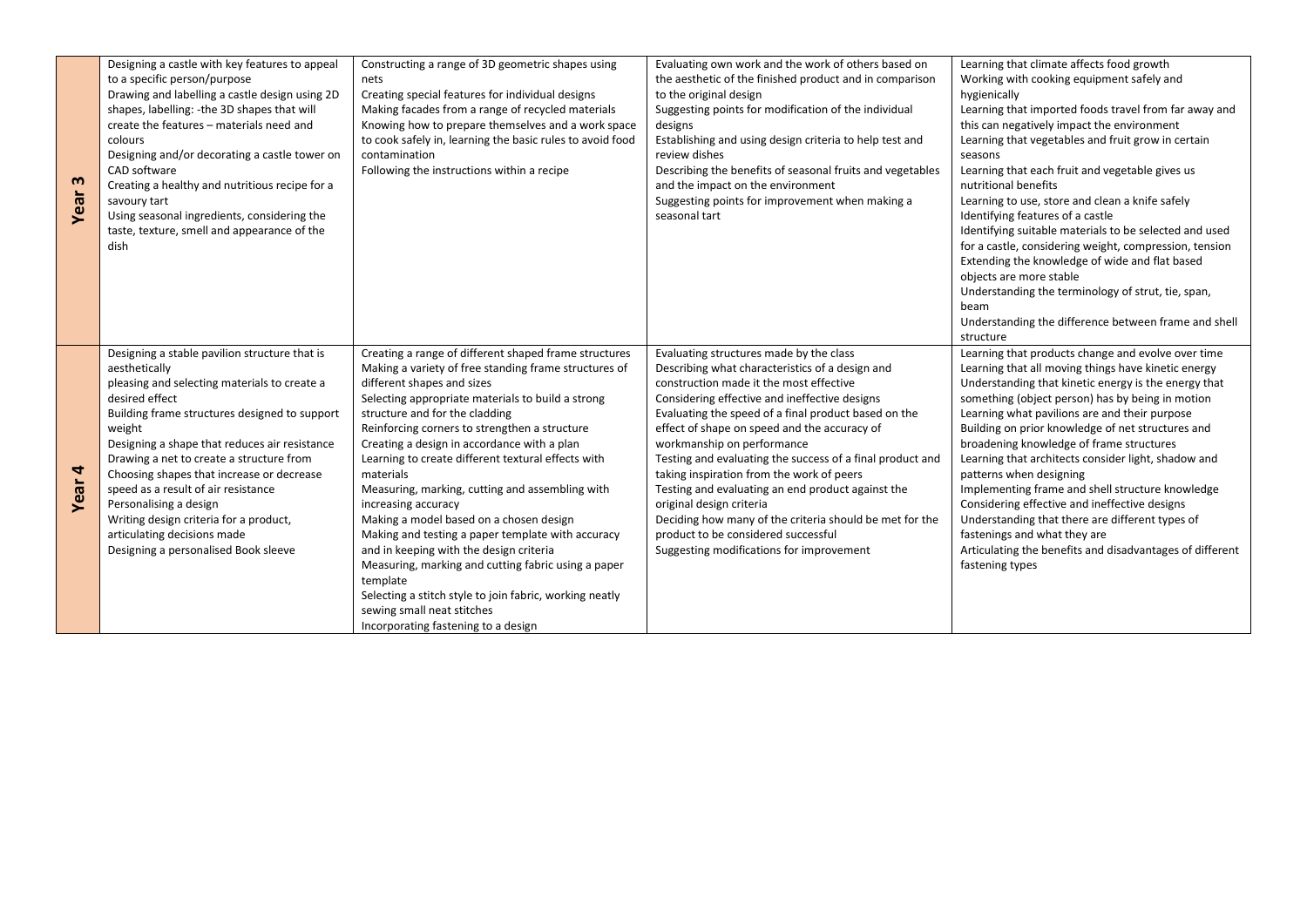| ம<br>Year | Designing an electronic greetings card with a<br>copper track circuit and components<br>Creating a labelled circuit diagram showing<br>positive and negative parts in relation to the<br>LED and the battery<br>Writing design criteria for an electronic<br>greeting card<br>Compiling a moodboard relevant to my chosen<br>theme, purpose and recipient<br>Adapting a traditional recipe, understanding<br>that the nutritional value of a recipe alters if<br>you remove, substitute or add additional<br>ingredients<br>Writing an amended method for a recipe to<br>incorporate the relevant changes to<br>ingredients<br>Designing appealing packaging to reflect a<br>recipe<br>Researching (books, internet) for a particular<br>(user's) animal's needs<br>Developing design criteria based on research<br>Generating multiple housing ideas using<br>building bricks<br>Understanding what a virtual model is and the<br>pros and cons of traditional and CAD<br>modelling<br>Placing and manoeuvring 3D objects, using<br>CAD<br>Changing the properties of, or combine one or | Making a functional series circuit<br>Creating an electronics greeting card, referring to a<br>design criteria<br>Mapping out where different components of the<br>circuit will go<br>Cutting and preparing vegetables safely<br>Using equipment safely, including knives, hot pans and<br>hobs<br>Knowing how to avoid cross-contamination<br>Following a step by step method carefully to make a<br>recipe | Identifying the nutritional differences between different<br>products and recipes<br>Identifying and describing healthy benefits of food<br>groups<br>Evaluating a peer's product against design criteria and<br>suggesting modifications that could be made to improve<br>the reliability or aesthetics of it or to incorporate<br>another type of circuit component<br>Stating what Sir Rowland Hill invented and why it was<br>important for greeting cards<br>Stating an event or fact from the last 100 years of plastic<br>history<br>Explaining how plastic is affecting planet Earth and<br>suggesting ways to make more sustainable choices | Understanding where food comes from - learning that<br>beef is from cattle and how beef is reared and<br>processed<br>Understanding what constitutes a balanced diet<br>Learning to adapt a recipe to make it healthier<br>Comparing two adapted recipes using a nutritional<br>calculator and then identifying the healthier option<br>Exploring how to create a strong beam<br>Identifying arch and beam bridges and understanding<br>the terms: compression and tension<br>Identifying stronger and weaker structures<br>Finding different ways to reinforce structures<br>Understanding how triangles can be used to reinforce<br>bridges<br>Articulating the difference between beam, arch, truss<br>and suspension bridges<br>Learning the key components used to create a<br>functioning circuit<br>Learning that copper is a conductor and can be used as<br>part of a circuit<br>Understanding that breaks in a circuit will stop it from<br>working<br>Explaining how a series circuit will work in my card<br>Identifying the negative and positive leg of an LED<br>Drawing a series circuit diagram and symbols<br>Describing key developments in thermometer history<br>Programming to monitor the ambient temperature and<br>coding an (audible or visual) alert when the<br>temperature rises above or falls below a specified |
|-----------|-------------------------------------------------------------------------------------------------------------------------------------------------------------------------------------------------------------------------------------------------------------------------------------------------------------------------------------------------------------------------------------------------------------------------------------------------------------------------------------------------------------------------------------------------------------------------------------------------------------------------------------------------------------------------------------------------------------------------------------------------------------------------------------------------------------------------------------------------------------------------------------------------------------------------------------------------------------------------------------------------------------------------------------------------------------------------------------------|--------------------------------------------------------------------------------------------------------------------------------------------------------------------------------------------------------------------------------------------------------------------------------------------------------------------------------------------------------------------------------------------------------------|------------------------------------------------------------------------------------------------------------------------------------------------------------------------------------------------------------------------------------------------------------------------------------------------------------------------------------------------------------------------------------------------------------------------------------------------------------------------------------------------------------------------------------------------------------------------------------------------------------------------------------------------------|------------------------------------------------------------------------------------------------------------------------------------------------------------------------------------------------------------------------------------------------------------------------------------------------------------------------------------------------------------------------------------------------------------------------------------------------------------------------------------------------------------------------------------------------------------------------------------------------------------------------------------------------------------------------------------------------------------------------------------------------------------------------------------------------------------------------------------------------------------------------------------------------------------------------------------------------------------------------------------------------------------------------------------------------------------------------------------------------------------------------------------------------------------------------------------------------------------------------------------------------------------------------------------------------------------------------------------------------|
|           | more 3D objects, using CAD                                                                                                                                                                                                                                                                                                                                                                                                                                                                                                                                                                                                                                                                                                                                                                                                                                                                                                                                                                                                                                                                |                                                                                                                                                                                                                                                                                                                                                                                                              |                                                                                                                                                                                                                                                                                                                                                                                                                                                                                                                                                                                                                                                      | range<br>Explaining key functions in my program (audible alert,<br>visuals)<br>Explaining how my product would be useful for an                                                                                                                                                                                                                                                                                                                                                                                                                                                                                                                                                                                                                                                                                                                                                                                                                                                                                                                                                                                                                                                                                                                                                                                                                |
|           |                                                                                                                                                                                                                                                                                                                                                                                                                                                                                                                                                                                                                                                                                                                                                                                                                                                                                                                                                                                                                                                                                           |                                                                                                                                                                                                                                                                                                                                                                                                              |                                                                                                                                                                                                                                                                                                                                                                                                                                                                                                                                                                                                                                                      | animal carer including programmed features                                                                                                                                                                                                                                                                                                                                                                                                                                                                                                                                                                                                                                                                                                                                                                                                                                                                                                                                                                                                                                                                                                                                                                                                                                                                                                     |